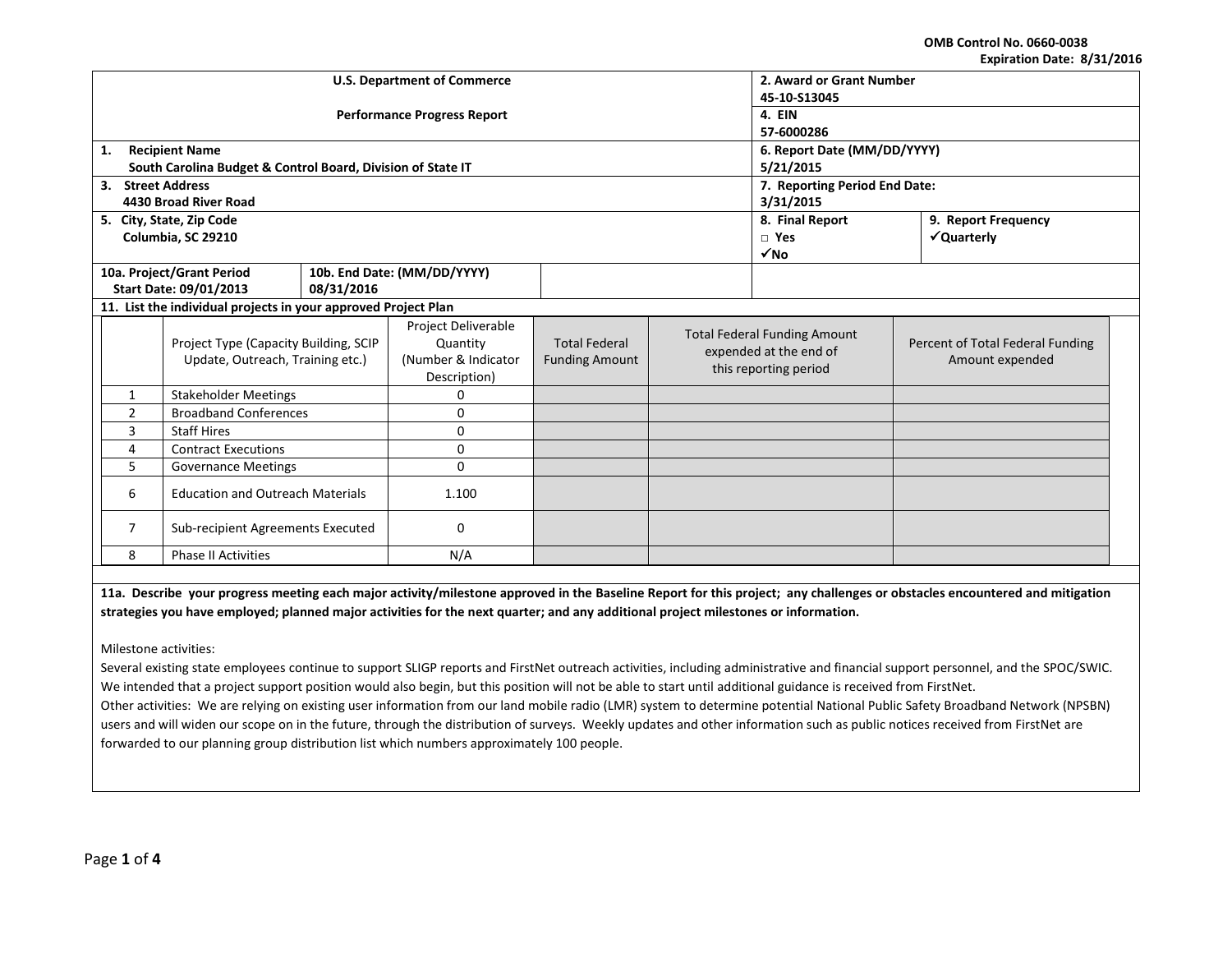**11b. If the project team anticipates requesting any changes to the approved Baseline Report in the next quarter, describe those below. Note that any substantive changes to the Baseline Report must be approved by the Department of Commerce before implementation.** 

We anticipated developing and distributing a FirstNet factsheet, but have decided to rely on FirstNet material at this time to keep the message consistent regarding FirstNet activities.

**11c. Provide any other information that would be useful to NTIA as it assesses this project's progress.** 

Our work this quarter focused on remaining plugged into workshops, webinars and conference calls. We remain actively engaged with Federal/state and local organizations and associations including FirstNet, NTIA, NASCIO, NASTD, RECCWG, NCSWIC and Region IV RECCWG.

**11d. Describe any success stories or best practices you have identified. Please be as specific as possible.**

No success stories or best practices were identified in Quarter 7.

**12. Personnel** 

## **12a. If the project is not fully staffed, describe how any lack of staffing may impact the project's time line and when the project will be fully staffed.**

The project is not fully staffed, and is currently being assisted by the following staff personnel identified below in item #12b. We don't anticipate any changes to the project's timeline.

## **12b. Staffing Table**

| <b>Job Title</b>         |  | <b>Project(s) Assigned</b>                                                                           | Change    |
|--------------------------|--|------------------------------------------------------------------------------------------------------|-----------|
| SWIC/SPOC                |  | Provide oversight of all SLIGP project activities                                                    | No change |
| Administrative Assistant |  | Provide administrative support for grant management, governance meetings, and<br>outreach activities | No change |
| <b>Finance Assistant</b> |  | Provide support for budget management, procurement, and processing invoices                          | No change |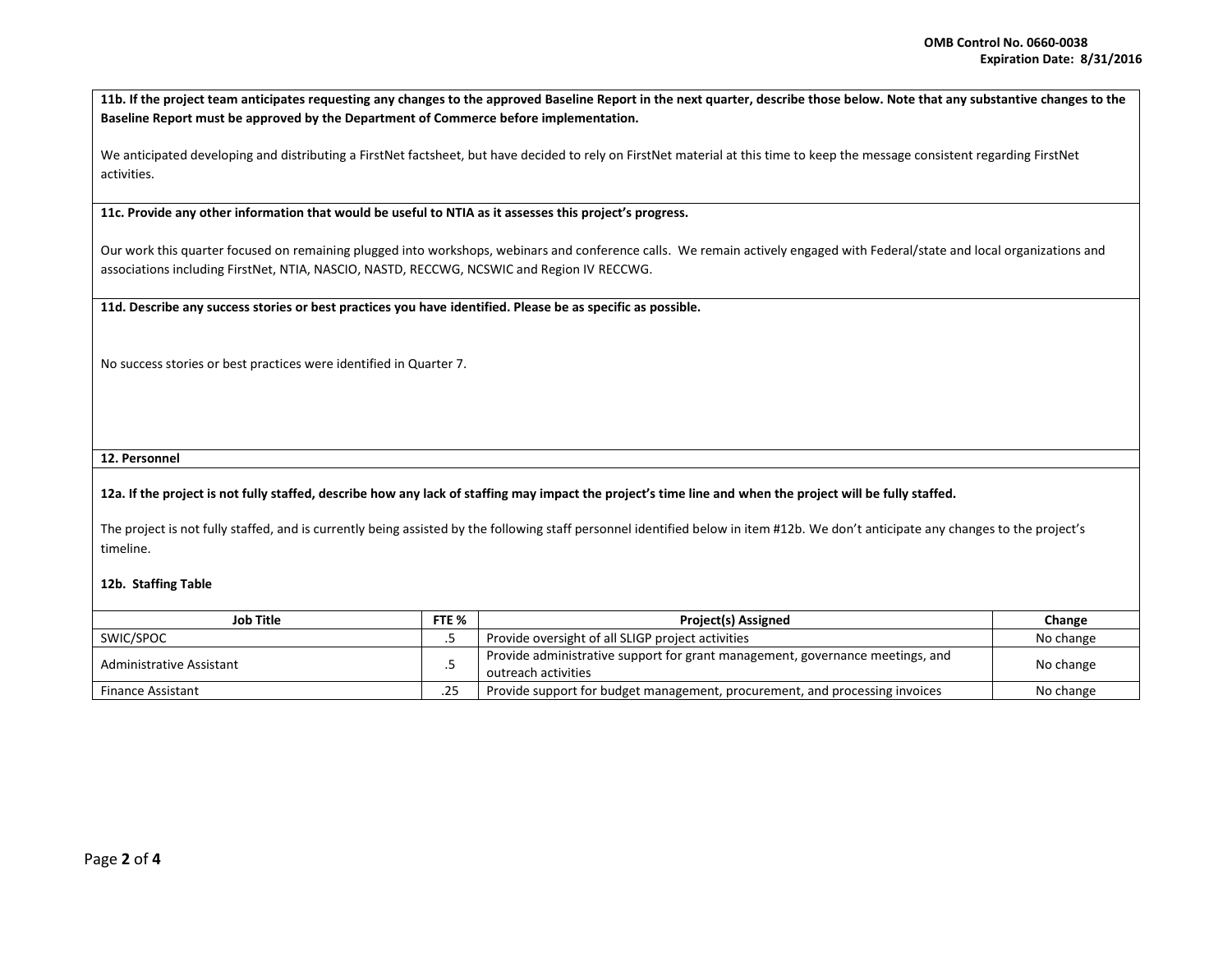**OMB Control No. 0660-0038 Expiration Date: 8/31/2016**

|                                                                                                                                                                                                 | 13. Subcontracts (Vendors and/or Subrecipients) |                      |                          |                            |                               |               |                      |                                                                                                                                       |                                                 |                          |
|-------------------------------------------------------------------------------------------------------------------------------------------------------------------------------------------------|-------------------------------------------------|----------------------|--------------------------|----------------------------|-------------------------------|---------------|----------------------|---------------------------------------------------------------------------------------------------------------------------------------|-------------------------------------------------|--------------------------|
|                                                                                                                                                                                                 |                                                 |                      |                          |                            |                               |               |                      | 13a. Subcontracts Table - Include all subcontractors. The totals from this table must equal the "Subcontracts Total" in Question 14f. |                                                 |                          |
| Name                                                                                                                                                                                            | <b>Subcontract Purpose</b>                      |                      | Type<br>(Vendor/Subrec.) | RFP/RFQ<br>Issued<br>(Y/N) | Contract<br>Executed<br>(Y/N) | Start<br>Date | End<br>Date          | <b>Total Federal</b><br><b>Funds Allocated</b>                                                                                        | <b>Total Matching</b><br><b>Funds Allocated</b> | Project and % Assigned   |
| TBD                                                                                                                                                                                             | Website development                             |                      | Vendor                   | N                          | N                             | <b>TBD</b>    | <b>TBD</b>           | \$80,000                                                                                                                              | \$0                                             | N/A                      |
| TBD                                                                                                                                                                                             | Legal assistance with<br><b>MOUs</b>            |                      | Vendor                   | N                          | N                             | TBD           | TBD                  | \$50,000                                                                                                                              | \$0                                             | N/A                      |
| TBD                                                                                                                                                                                             | Conference planning                             |                      | Vendor                   | N                          | N                             | TBD           | <b>TBD</b>           | \$50,000                                                                                                                              | \$0                                             | N/A                      |
| TBD                                                                                                                                                                                             | Phase II Support                                |                      | Vendor                   | N                          | N                             | TBD           | <b>TBD</b>           | \$400,000                                                                                                                             | \$0                                             | N/A                      |
| 13b. Describe any challenges encountered with vendors and/or sub-recipients.<br>None at this time. We will begin work on RFP development upon receipt of additional FirstNet guidance.          |                                                 |                      |                          |                            |                               |               |                      |                                                                                                                                       |                                                 |                          |
|                                                                                                                                                                                                 | 14. Budget Worksheet                            |                      |                          |                            |                               |               |                      |                                                                                                                                       |                                                 |                          |
| Columns 2, 3 and 4 must match your current project budget for the entire award, which is the SF-424A on file.<br>Only list matching funds that the Department of Commerce has already approved. |                                                 |                      |                          |                            |                               |               |                      |                                                                                                                                       |                                                 |                          |
| Project Budget Element                                                                                                                                                                          |                                                 | <b>Federal Funds</b> |                          | <b>Approved Matching</b>   | <b>Total Budget</b>           |               | <b>Federal Funds</b> | <b>Approved Matching Funds</b>                                                                                                        |                                                 | Total Funds Expended (7) |
| (1)                                                                                                                                                                                             |                                                 | Awarded (2)          |                          | Funds (3)                  | (4)                           |               | Expended (5)         | Expended (6)                                                                                                                          |                                                 |                          |
| a. Personnel Salaries                                                                                                                                                                           |                                                 | 500,000              |                          | 303,997                    | 803,997                       |               | 0                    | 27,225                                                                                                                                |                                                 | 27,225                   |
| b. Personnel Fringe Benefits                                                                                                                                                                    |                                                 | 140,000              |                          | 85,119                     | 225,119                       |               | $\mathbf 0$          | 7,625                                                                                                                                 |                                                 | 7,625                    |
| c. Travel                                                                                                                                                                                       |                                                 | 159,300              |                          | 6,048                      | 165,348                       |               | $\mathbf 0$          | $\mathbf 0$                                                                                                                           |                                                 | $\mathbf 0$              |

d. Equipment 0 0 0 0 0 0 e. Materials/Supplies | 5,998 | 3,420 | 9,418 | 0 | 0 0 | 0 0 | f. Subcontracts Total 912,000 0 912,000 0 0 0 g. Other | 136,224 | 64,800 | 201,024 | 0 | 0 Indirect 0 0 0 0 0 0 h. Total Costs | 1,853,522 | 463,384 | 2,316,906 | 34,850 | 34,850 i. % of Total 80% 20% 100% 0% 100% 100%